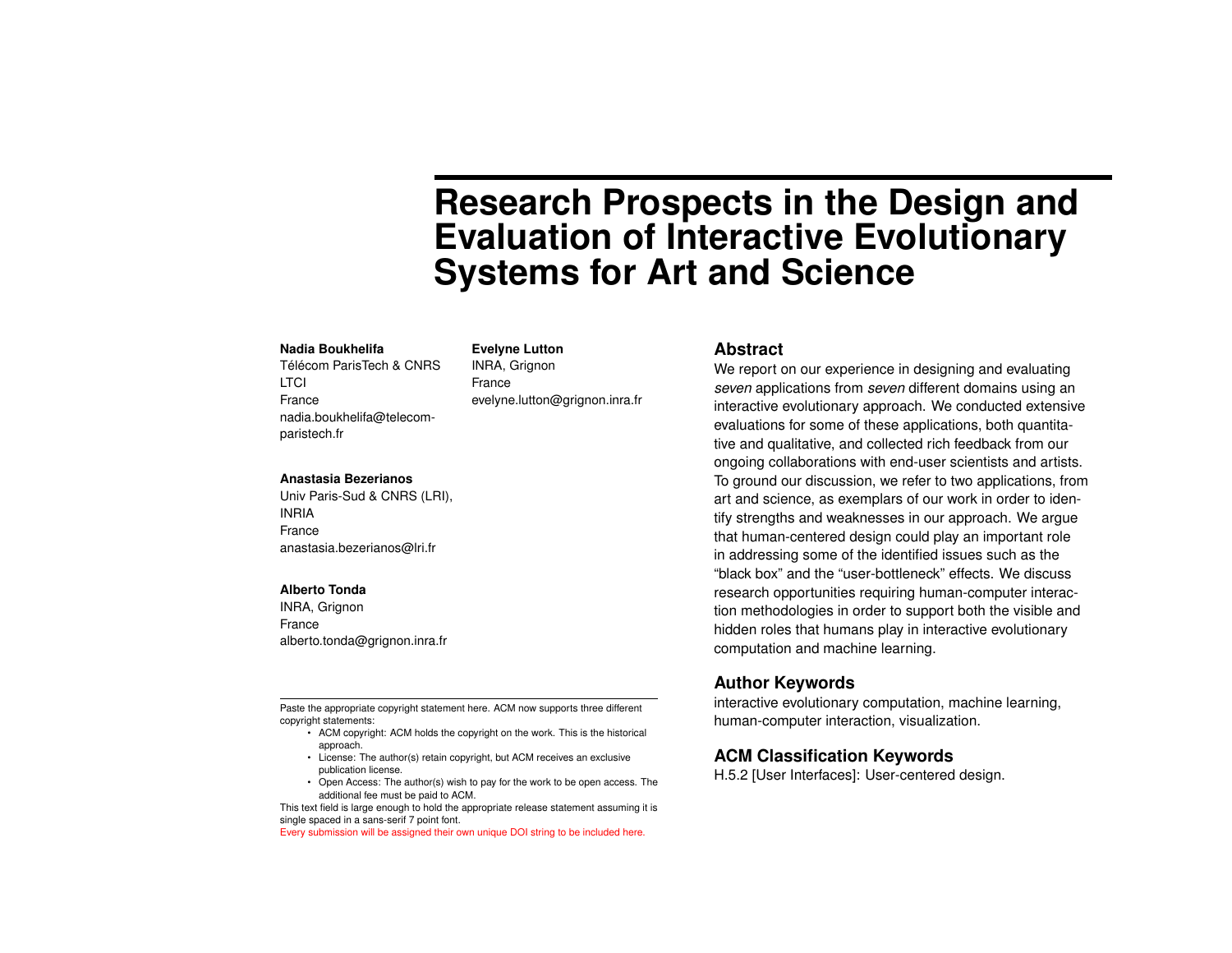

**Figure 1:** Art work created using *ArtiE-Fract* [\[10\]](#page-5-2) where a population of images are interactively evolved then morphed (top to bottom) to create a movie clip.

## **Introduction**

Machine learning is a subfield of artificial intelligence concerned with algorithms that discover patterns and knowledge from training data in order to make predictions of future events [\[7\]](#page-5-0). There are many approaches to machine learning including artificial neural networks, support vector machines and Bayesian networks. However, many machine learning problems can be modelled as optimisation problems where the aim is to find a trade-off between an adequate representation of the training set and a generalisation capability on unknown samples. In contrast to traditional local optimisation methods, Evolutionary Algorithms (EAs) have been widely used as a successful stochatic optimisation tool in the field of machine learning in the recent years [\[13\]](#page-5-1). In this sense, machine learning and the field of Evolutionary Computation (EC) that encompasses EAs are tightly coupled.

Evolutionary Algorithms (EAs) are stochastic optimisation heuristics that copy, in a very abstract manner, the principles of natural evolution that let a population of individuals be adapted to its environment [\[6\]](#page-5-3). An EA considers populations of potential solutions exactly like a natural population of individuals that live, fight, and reproduce, but the natural environment pressure is replaced by an "optimisation" pressure. Reproduction (see Fig. [2\)](#page-2-0) consists of generating new solutions via variation schemes (the genetic operators), that, by analogy with nature, are called mutation if they involve one individual, or crossover if they involve two parent solutions. A *fitness function*, computed for each individual, is used to drive the selection process, and is thus optimised by the EA. More specifically, Interactive Evolutionary Computation (IEC) is focused on the optimisation of subjective quantities captured via a user interface (as described in the next section).

In this paper, we report on our experience in building *seven* interactive evolutionary systems from *seven* different domains in art and science (see Table. [1\)](#page-2-1). In all these applications, humans play an important role in many areas, whether in the design of the core of the algorithm, the exploration of the data and the solution space, or in providing feedback and evaluating the output of the evolution or the IEC system itself. Conversely, the underlying computation assists user exploration in converging quickly towards "interesting" views or insight, and supporting creative work. Whereas current IEC research has focused on improving the robustness of the underlying algorithms, much work is needed to tackle human-factors in systems where adaptation between users and systems is likely to occur [\[11\]](#page-5-4). Based on our experience, we highlight *three* main research opportunities for HCI and human-centered design in IEC that are also applicable to machine learning in general.

# **Interactive Evolutionary Computation**

Interactive Evolutionary Computation (IEC) describes evolutionary computational models where humans, via suitable user interfaces, play an active role, implicitly or explicitly, in evaluating the outputs evolved by the evolutionary computation (Fig. [2\)](#page-2-0). Applications of IEC range from artistic to scientific projects [\[14,](#page-5-5) [10\]](#page-5-2). IEC lends itself very well to art applications such as for melody or graphic art generation where creativity is essential, due to the subjective nature of the fitness evaluation function. For scientific and engineering applications, IEC is interesting when the exact form of a more generalised fitness function is not known or is difficult to compute, say for producing a visual pattern that would interest a particular user. Here, the human visual system, together with the emotional and psychological responses of the user in question are far superior than any pattern detection or learning algorithm.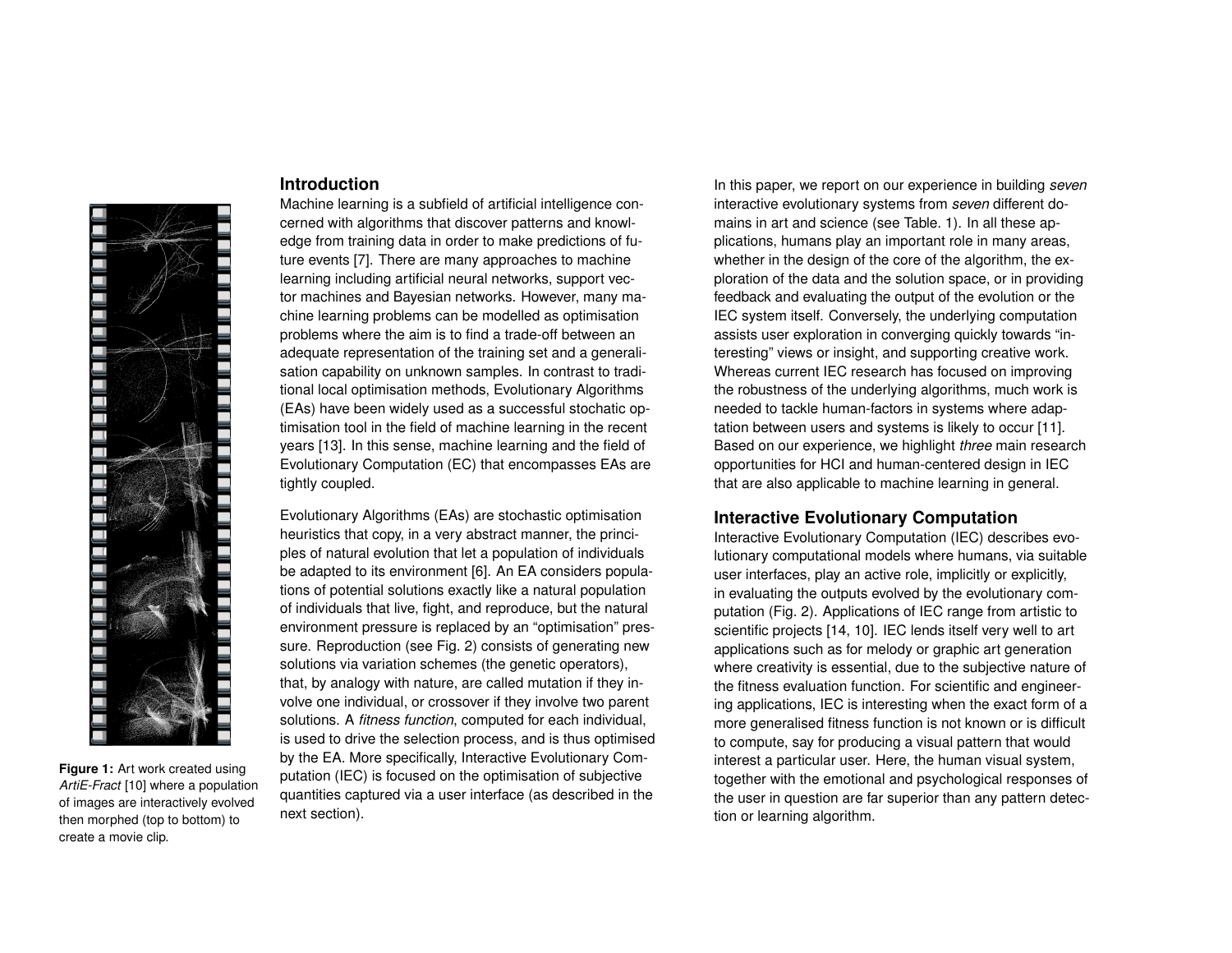

<span id="page-2-0"></span>**Figure 2:** The evolutionary loop: user interactions can occur at any stage including selection/evaluation of individuals and the genetic operators.

<span id="page-2-1"></span>

|                                                    |              | <b>Fitness Function</b> |              |         |
|----------------------------------------------------|--------------|-------------------------|--------------|---------|
| system                                             | domain       | computed                | interactive  | learned |
| ArtiE-Fract [10]                                   | art & design | $\checkmark$            |              |         |
| EvoGraphDice [4]                                   | agronomy     | $\checkmark$            | $\checkmark$ |         |
| GraphCuisine [1]                                   | graph theory | $\checkmark$            | $\checkmark$ |         |
| ELISE <sup>[8]</sup>                               | databases    | $\checkmark$            | $\checkmark$ |         |
| BayesianVis [15]                                   | networks     | $\checkmark$            | $\checkmark$ |         |
| E-Learning [16] (based on an Ant colony structure) | e-learning   |                         | $\checkmark$ |         |
| HEVEA [9]                                          | medecine     |                         |              |         |

**Table 1:** Interactive evolutionary systems developed by the authors and components of their fitness functions. *Computed*: an automatically calculated value, *Interactive*: a subjective evaluation captured via a user interface, *Learned*: a value learned over past user interactions.

# **The Visible & Hidden Roles of Humans in IEC**

The role of humans in IEC can be characterised by the evolutionary component at which they operate (Fig. [2\)](#page-2-0), namely: initialisation, evolution, selection, genetic operators, constraints, local optimisation, genome structure variation and parameters tuning, which may or may not be desirable from a usability perspective especially for non-technical users. The general approach when humans are involved, especially for parameter tuning, is mostly by trial-and-error and reducing the number of parameters. Such tasks are often visible, in that they are facilitated by the user interface. However, there exists a hidden role of humans in IEC that has often been neglected. Algorithm and system designers play a central role in deciding the details of the fitness function to be optimised and in setting the default values of system parameters (contributing to the "black box" effect of IEC systems). Such tasks are influenced by the designers' previous experience and end-user task requirements.

Besides this hidden role in the design stage, there is a major impact of the "human in the loop" on the IEC. This problem is known as the "user bottleneck" [\[12\]](#page-5-12), i.e. a human fatigue due to the fact that the user and machine do not live and react at the same speed. Various solutions have been considered in order to avoid systematic and repetitive or tedious interactions, and the authors themselves have considered several of them, such as: (i) reducing the size of the population and the number of generations; (ii) choosing specific models to constrain the exploration in a-priori "interesting" areas of the search space; and (iii) performing an automatic learning (based on a limited number of characteristic quantities) in order to assist the user and only present interesting individuals of the population, with respect to previous votes or feedback from the user. These solutions require considerable computational effort. A different approach and new ideas to tackle the same issue could come from HCI and usability research (as discussed in the last section of this paper).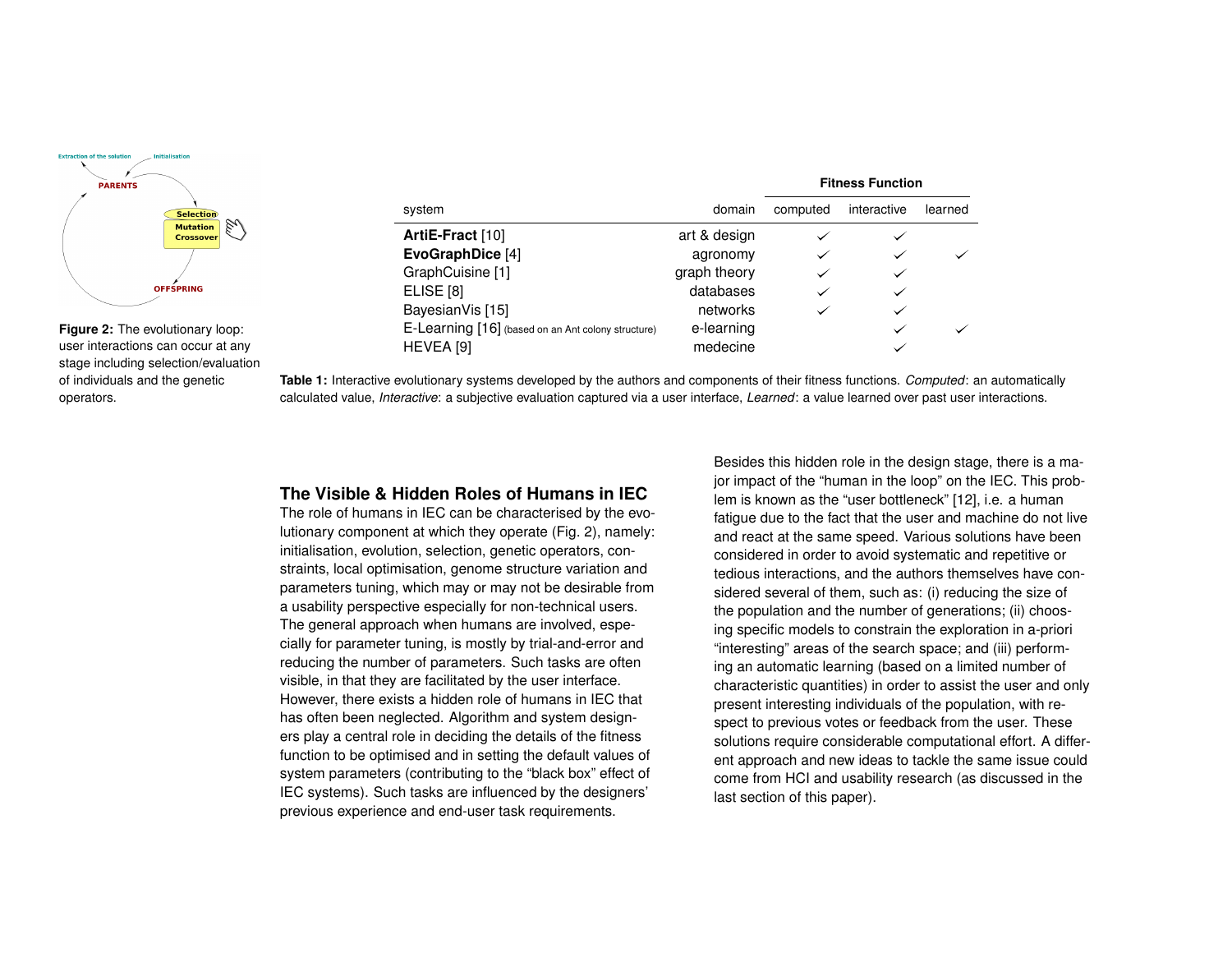

**Figure 3:** The interactive evolutionary loop of ArtiE-Fract.



**Figure 4:** A population of fractals evolved by ArtiE-Fract.



**Figure 5:** The interactive evolutionary loop of EvoGraphDice (using a biscuits dataset [\[4\]](#page-5-6)).

## **IEC Example 1: Fractals for Art and Design**

ArtiE-Fract [\[10\]](#page-5-2) is the result of joint work between engineers, artists and designers to provide a set of user-oriented tools for fractal image design. It is an interactive software that allows the user (artist or designer) to explore the space of fractal 2D shapes with the help of an interactive genetic programming scheme. The user can interfere in the evolution at five different levels: initialisation, fitness function, genome, parameter setting and strategy choices (e.g. how a fractal image is represented in the system).

The direct manipulation of the genome, for instance through the fractals' control points, was also intended to address the "user bottleneck" problem in providing diverse interaction means. We evaluated ArtiE-Fract with a dozen of fashion, art and design students and two professional artists who use it on a regular basis for their work since several years. It appears that direct manipulation, as well as having a variety of interaction techniques at hand (e.g. the geometric modification of fractals can be performed by manually moving the control points or in a semi-automatic fashion using random walks [\[10\]](#page-5-2) or different morphing methods) seem to reduce user fatigue and allows for more focus on creative work. Thus, on one hand users drive the evolutionary computation in order to converge to an aesthetically-pleasing area of the design space; and on the other hand, the evolutionary computation offers a systematic way to explore this space *creatively* given the input criteria. Indeed, artists' feedback [\[10\]](#page-5-2) suggests that the right balance between randomness and user-guided search can lead to augmented creativity. For instance, we were able to observe that artists found patterns they had never encountered before and used the system itself in surprising ways (e.g. utilising the underlying database of ArtiE-Fract as a creation tool rather than just a storage facility).

# **IEC Example 2: Guided Search for Agronomy**

EvoGraphDice [\[4,](#page-5-6) [2\]](#page-5-13), was designed to aid the exploration of multidimensional datasets where 2D projections of combined dimensions could be of interest to agronomists. Starting from dimensions whose values are automatically calculated by a Principle Component Analysis (PCA), an IEA progressively builds non-trivial viewpoints in the form of linear and non-linear dimension combinations, to help users discover new interesting views and relationships in their data. The criteria for evolving new dimensions is not known a-priori and is partially specified by the user via an interactive interface. Pertinence of views is modeled using a fitness function that plays the role of a predictor: (i) users select views with meaningful or interesting visual patterns and provide a satisfaction score; (ii) the system calibrates the fitness function optimised by the evolutionary algorithm to incorporate user's input, and then calculates new views. A learning algorithm was implemented to provide pertinent projections to the user based on their past interactions.

The evaluation of EvoGraphDice [\[3,](#page-5-14) [2\]](#page-5-13) followed a mixedapproach where, on the one hand we observed the utility and effectiveness of the system for the end-user (usercentered approach); and on the other hand we analysed the computational behaviour of the system (algorithm-centered approach). Based on these evaluations, it appears that the interactive evolutionary algorithm, with the help of user feedback, was able to converge quickly to an interesting view when a clear task was specified [\[2\]](#page-5-13). In the other direction, the IEC allowed users to laterally explore different possibilities, better formulate their research questions and build new hypotheses for further investigation [\[4\]](#page-5-6). However, there were limitations to using the tool, such as the interpretation of the proposed solutions and the lack of feedback regarding the possible "convergence" of the algorithm.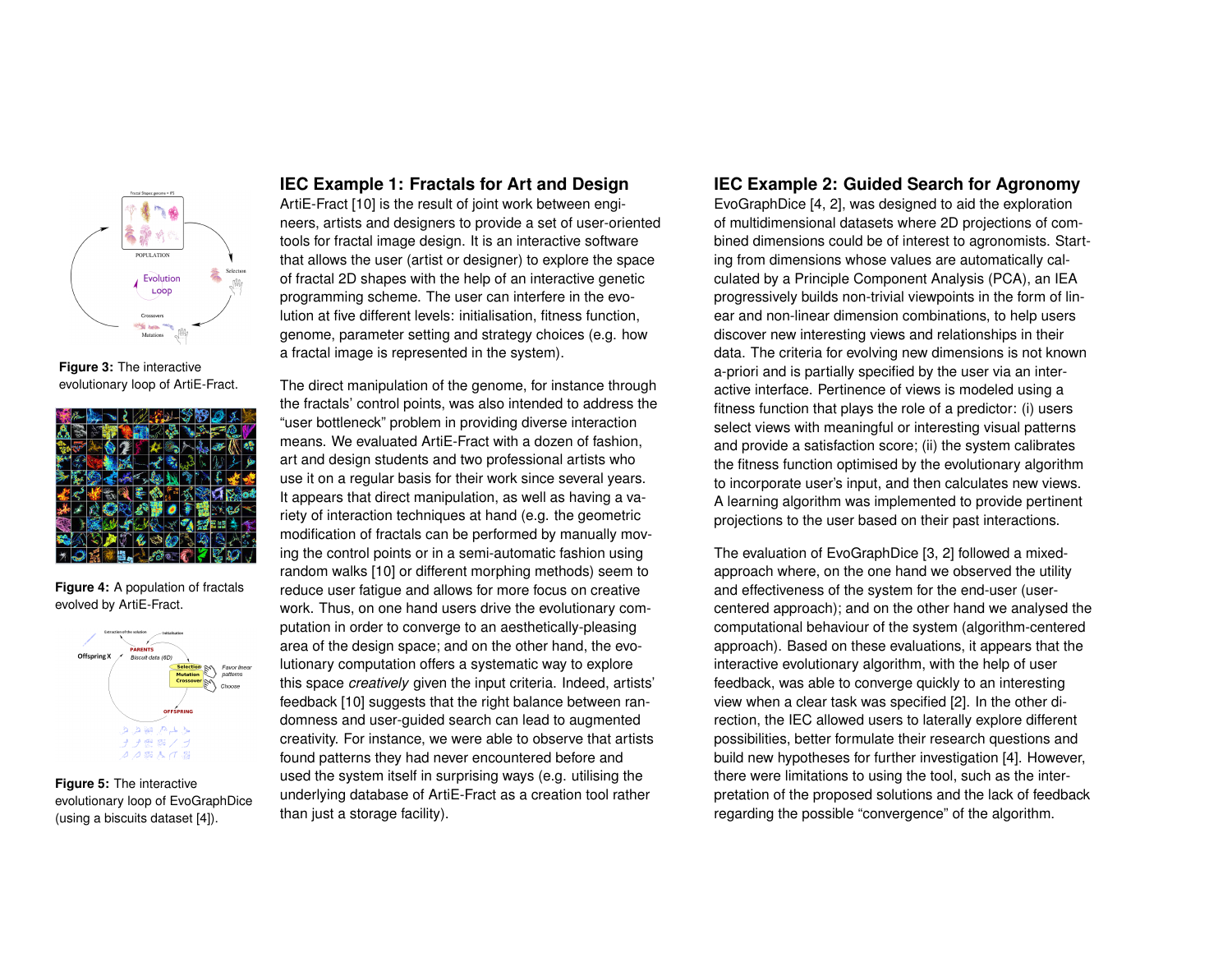### **Research Opportunities For Human-Centered IEC**

User-driven optimisation processes rely on systems that adapt their behaviour based on user feedback, while users themselves adapt their goals and strategies based on the solutions proposed by the system. This two way communication and adaptation presents prospects to conduct future HCI research for EC. We discuss these below as research opportunities aiming to facilitate and support the different roles humans play in IEC, i.e. in the design, interaction and evaluation of IEC systems.

**Human-Centered Design:** during the design, development and evaluation of many of our tools, we worked with domain experts at different levels. For EvoGraphDice, for instance, we largely benefited from having a domain expert as part of the design and evaluation team. However, this was carried out in an informal way. Involving end-users in the design team is a long-time tradition in the field of HCI as part of the user-centered design methodology. Participatory design, for instance, could be conducted with IEC end-users to incorporate their expertise in the design of the fitness function. This is a recommendation we should consider in a more systematic way, both as a design and as a system validation approach.

**Interaction and Visualization:** often the solutions proposed by the IEC are puzzling to the end-user. This is because the inner workings of the evolutionary algorithm and user exploration strategies that led to the solution are often not available to the user. This "black box" effect is challenging to address as there is a fine balance to find between the richness of a transparent interface and the simplicity of a more obscure one. Finding the tipping point requires an understanding of evolving user expertise in manipulating the system, and the task requirements. Whereas HCI and user-centered design can help elicit these requirements and

tailor tools to user needs over time, visualization techniques can make the provenance of views and the system status more accessible.

At the interaction level, HCI can contribute techniques to capture rich user feedback without straining the user, that are either implicit: e.g. using eye-tracking; or explicit such as using simple gestures or interactions mediated by tangible objects to indicate user subjective assessment of a given solution. Here, our recommendation is to investigate rich and varied interaction techniques to facilitate user feedback in parallel to developing robust user models that try to learn from the provided input.

**Multifaceted Evaluation:** the evaluation of an IEC system remains a difficult task as the system adapts to user preferences but also the user interprets and adapts to system feedback. Getting a clear understanding of the subtle mechanisms of this co-adaptation [\[11\]](#page-5-4) is challenging and requires to consider evaluation criteria other than speed of algorithm convergence and the usability of the interface.

In the context of exploration, both for scientific and artistic applications, creativity is sought and can be characterised by lateral thinking, surprising findings, and the way users learn how to operate the interactive system and construct their own way to use it. Our observation is that augmented creativity can be achieved with the right balance between randomness and user-guided search. What is important to consider for evaluating an IE system, in the context of creativity, are the exploration components. Our recommendation with this respect is two-fold: first, to work towards creating tools that support creativity (something that the HCI community is already looking into [\[5\]](#page-5-15)); and to investigate objective and subjective metrics to study creativity within IEC and identify impacting factors such as the optimisation constraints, user engagement and the presence or